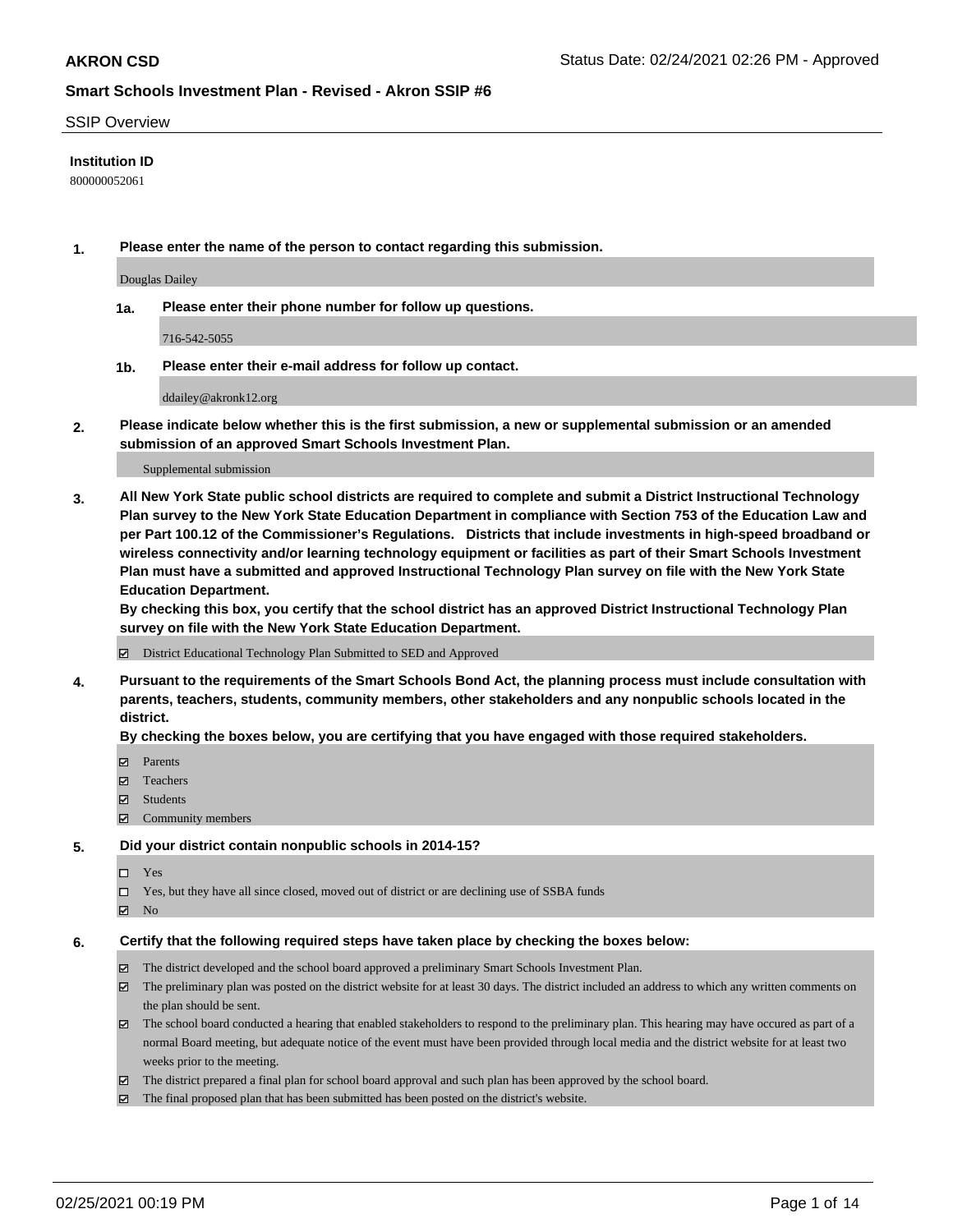SSIP Overview

**6a. Please upload the proposed Smart Schools Investment Plan (SSIP) that was posted on the district's website, along with any supporting materials. Note that this should be different than your recently submitted Educational Technology Survey. The Final SSIP, as approved by the School Board, should also be posted on the website and remain there during the course of the projects contained therein.**

Final Akron Smart Schools Investment Plan 6.pdf

**6b. Enter the webpage address where the final Smart Schools Investment Plan is posted. The Plan should remain posted for the life of the included projects.**

https://www.akronschools.org/Page/5396

**7. Please enter an estimate of the total number of students and staff that will benefit from this Smart Schools Investment Plan based on the cumulative projects submitted to date.**

1,550

**8. An LEA/School District may partner with one or more other LEA/School Districts to form a consortium to pool Smart Schools Bond Act funds for a project that meets all other Smart School Bond Act requirements. Each school district participating in the consortium will need to file an approved Smart Schools Investment Plan for the project and submit a signed Memorandum of Understanding that sets forth the details of the consortium including the roles of each respective district.**

 $\Box$  The district plans to participate in a consortium to partner with other school district(s) to implement a Smart Schools project.

## **9. Please enter the name and 6-digit SED Code for each LEA/School District participating in the Consortium.**

| Partner LEA/District | <b>ISED BEDS Code</b> |
|----------------------|-----------------------|
| (No Response)        | (No Response)         |

## **10. Please upload a signed Memorandum of Understanding with all of the participating Consortium partners.**

(No Response)

**11. Your district's Smart Schools Bond Act Allocation is:**

\$1,255,318

## **12. Final 2014-15 BEDS Enrollment to calculate Nonpublic Sharing Requirement**

|            | Public Enrollment | Nonpublic Enrollment | Total Enrollment | I Nonpublic Percentage |
|------------|-------------------|----------------------|------------------|------------------------|
| Enrollment | .402              |                      | .402.00          | 0.00                   |

**13. This table compares each category budget total, as entered in that category's page, to the total expenditures listed in the category's expenditure table. Any discrepancies between the two must be resolved before submission.**

|                                          | Sub-Allocations | <b>Expenditure Totals</b> | <b>Difference</b> |
|------------------------------------------|-----------------|---------------------------|-------------------|
| <b>School Connectivity</b>               | 0.00            | 0.00                      | 0.00              |
| Connectivity Projects for<br>Communities | 0.00            | 0.00                      | 0.00              |
| Classroom Technology                     | 141,950.00      | 141,950.00                | 0.00              |
| Pre-Kindergarten Classrooms              | 0.00            | 0.00                      | 0.00              |
| Replace Transportable<br>Classrooms      | 0.00            | 0.00                      | 0.00              |
| High-Tech Security Features              | 0.00            | 0.00                      | 0.00              |
| Nonpublic Loan                           | 0.00            | 0.00                      | 0.00              |
| Totals:                                  |                 |                           |                   |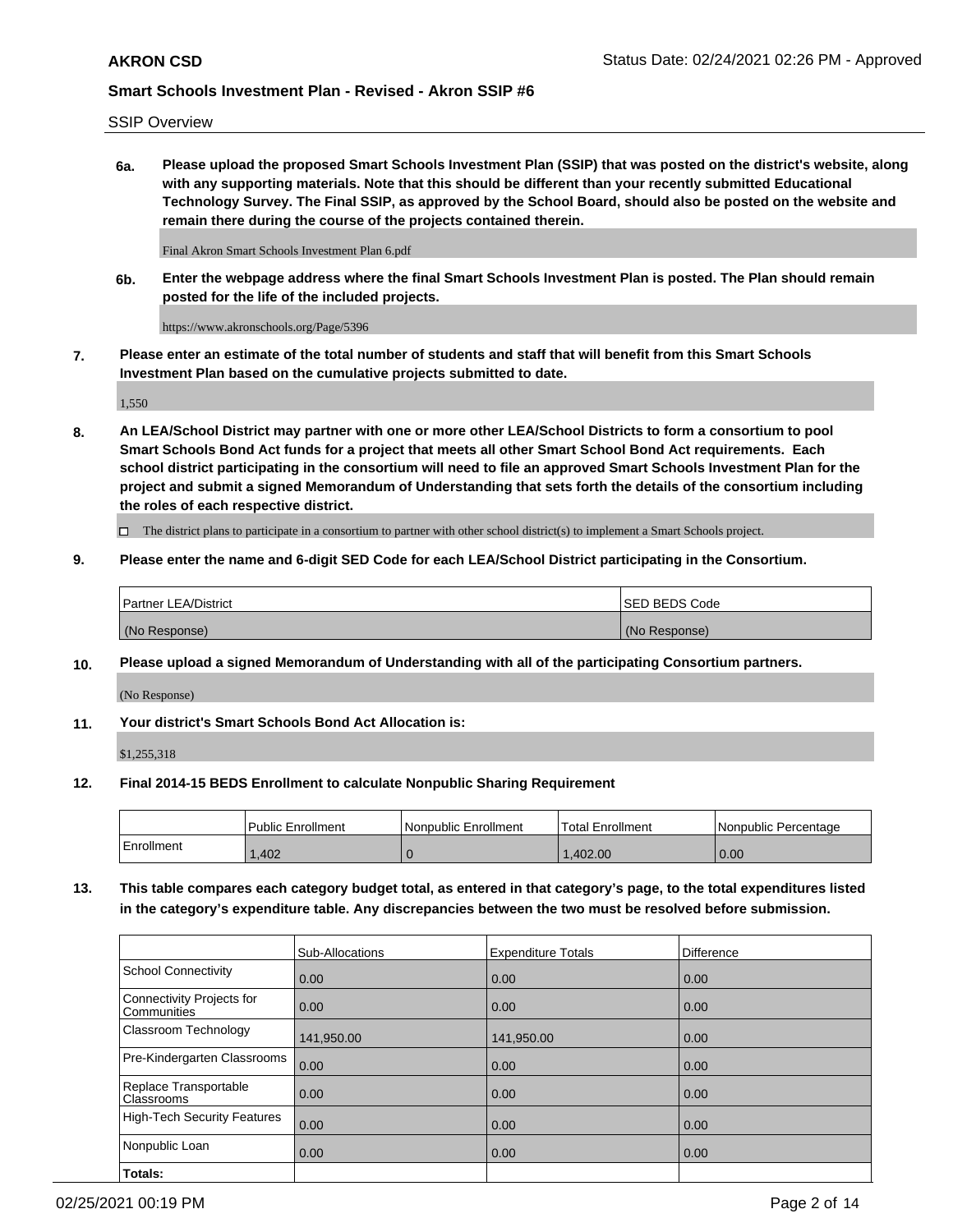SSIP Overview

| 141,950         | 141,950            | 0          |
|-----------------|--------------------|------------|
| Sub-Allocations | Expenditure Totals | Difference |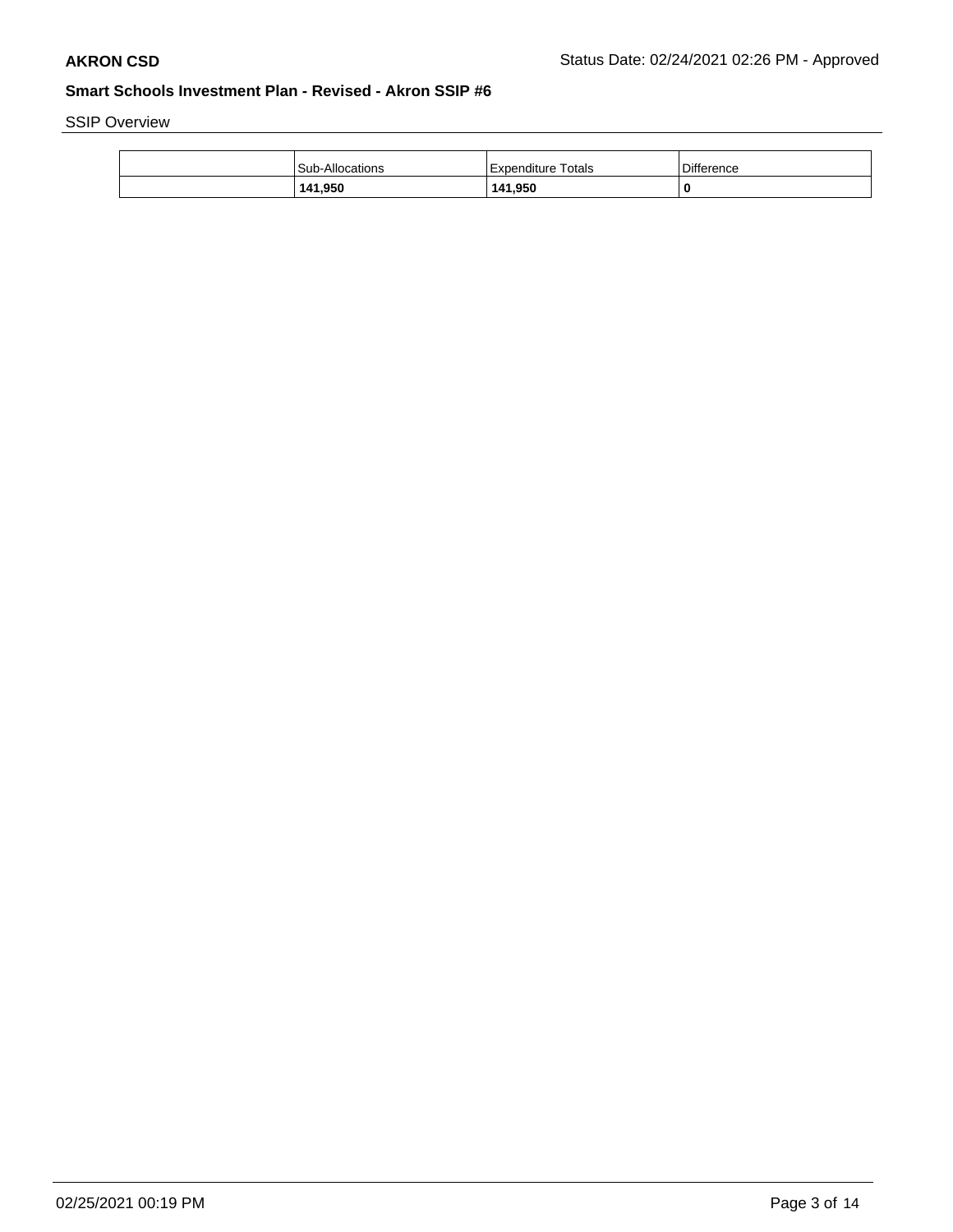School Connectivity

- **1. In order for students and faculty to receive the maximum benefit from the technology made available under the Smart Schools Bond Act, their school buildings must possess sufficient connectivity infrastructure to ensure that devices can be used during the school day. Smart Schools Investment Plans must demonstrate that:**
	- **• sufficient infrastructure that meets the Federal Communications Commission's 100 Mbps per 1,000 students standard currently exists in the buildings where new devices will be deployed, or**
	- **• is a planned use of a portion of Smart Schools Bond Act funds, or**
	- **• is under development through another funding source.**

**Smart Schools Bond Act funds used for technology infrastructure or classroom technology investments must increase the number of school buildings that meet or exceed the minimum speed standard of 100 Mbps per 1,000 students and staff within 12 months. This standard may be met on either a contracted 24/7 firm service or a "burstable" capability. If the standard is met under the burstable criteria, it must be:**

**1. Specifically codified in a service contract with a provider, and**

**2. Guaranteed to be available to all students and devices as needed, particularly during periods of high demand, such as computer-based testing (CBT) periods.**

**Please describe how your district already meets or is planning to meet this standard within 12 months of plan submission.**

(No Response)

**1a. If a district believes that it will be impossible to meet this standard within 12 months, it may apply for a waiver of this requirement, as described on the Smart Schools website. The waiver must be filed and approved by SED prior to submitting this survey.**

 $\Box$  By checking this box, you are certifying that the school district has an approved waiver of this requirement on file with the New York State Education Department.

**2. Connectivity Speed Calculator (Required). If the district currently meets the required speed, enter "Currently Met" in the last box: Expected Date When Required Speed Will be Met.**

|                  | l Number of     | Required Speed | Current Speed in | Expected Speed | Expected Date                        |
|------------------|-----------------|----------------|------------------|----------------|--------------------------------------|
|                  | <b>Students</b> | In Mbps        | <b>Mbps</b>      | to be Attained | When Required                        |
|                  |                 |                |                  |                | Within 12 Months 1Speed Will be Met1 |
| Calculated Speed | (No Response)   | 0.00           | (No Response)    | (No Response)  | l (No Response)                      |

**3. Describe how you intend to use Smart Schools Bond Act funds for high-speed broadband and/or wireless connectivity projects in school buildings.**

(No Response)

**4. Describe the linkage between the district's District Instructional Technology Plan and how the proposed projects will improve teaching and learning. (There should be a link between your response to this question and your responses to Question 1 in Section IV - NYSED Initiatives Alignment: "Explain how the district use of instructional technology will serve as a part of a comprehensive and sustained effort to support rigorous academic standards attainment and performance improvement for students."** 

**Your answer should also align with your answers to the questions in Section II - Strategic Technology Planning and the associated Action Steps in Section III - Action Plan.)**

(No Response)

**5. If the district wishes to have students and staff access the Internet from wireless devices within the school building, or in close proximity to it, it must first ensure that it has a robust Wi-Fi network in place that has sufficient bandwidth to meet user demand.**

**Please describe how you have quantified this demand and how you plan to meet this demand.**

(No Response)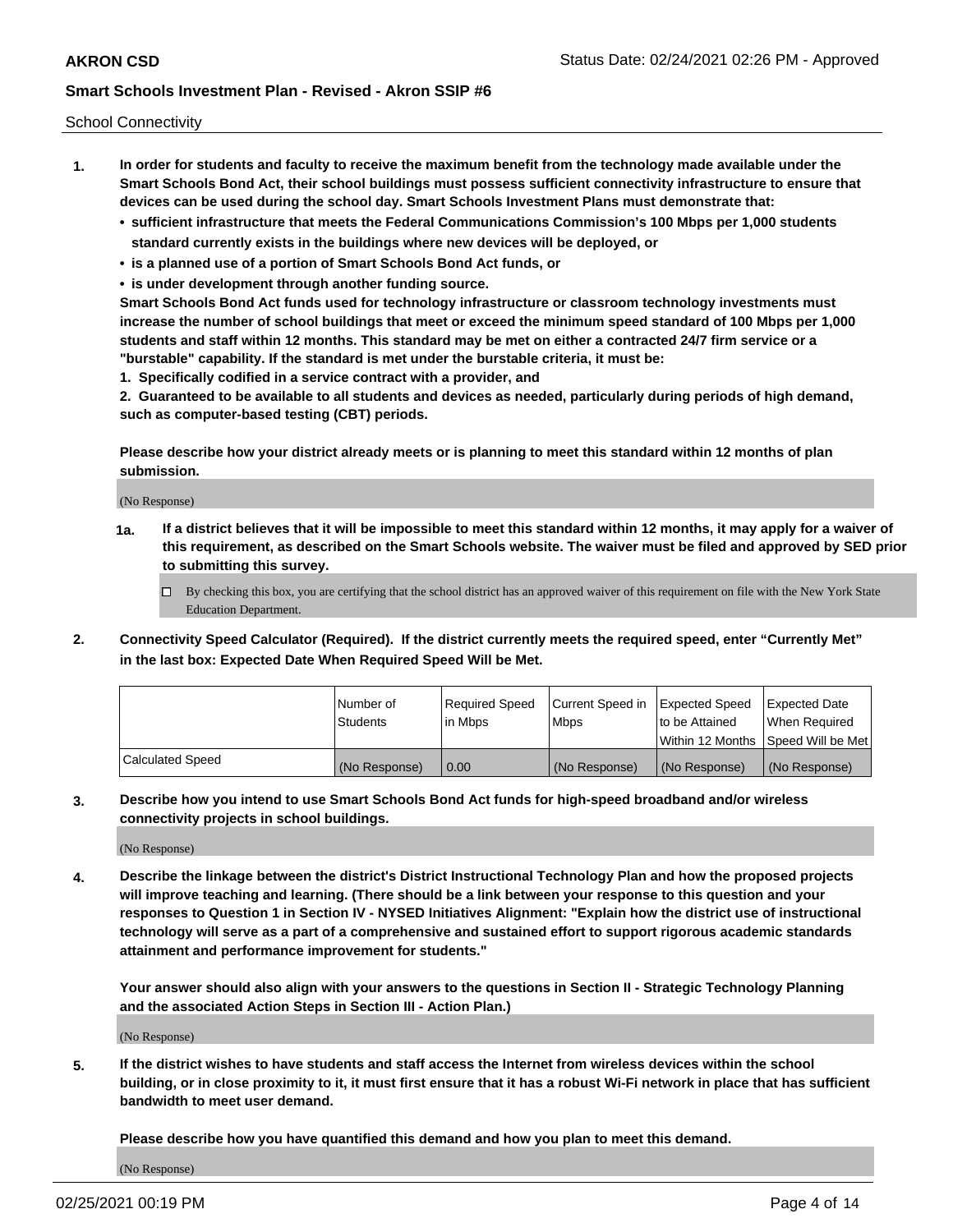School Connectivity

**6. Smart Schools plans with any expenditures in the School Connectivity category require a project number from the Office of Facilities Planning. Districts must submit an SSBA LOI and receive project numbers prior to submitting the SSIP. As indicated on the LOI, some projects may be eligible for a streamlined review and will not require a building permit.**

**Please indicate on a separate row each project number given to you by the Office of Facilities Planning.**

| Project Number |  |
|----------------|--|
| (No Response)  |  |

**7. Certain high-tech security and connectivity infrastructure projects may be eligible for an expedited review process as determined by the Office of Facilities Planning.**

## **Was your project deemed eligible for streamlined review?**

(No Response)

## **8. Include the name and license number of the architect or engineer of record.**

| Name          | License Number |
|---------------|----------------|
| (No Response) | (No Response)  |

### **9. Public Expenditures – Loanable (Counts toward the nonpublic loan calculation)**

| Select the allowable expenditure type.<br>Repeat to add another item under each type. | <b>PUBLIC</b> Items to be<br>l Purchased | Quantity         | l Cost Per Item  | <b>Total Cost</b> |
|---------------------------------------------------------------------------------------|------------------------------------------|------------------|------------------|-------------------|
| (No Response)                                                                         | (No Response)                            | (No<br>Response) | (No<br>Response) | 0.00              |
|                                                                                       |                                          | 0                | 0.00             |                   |

## **10. Public Expenditures – Non-Loanable (Does not count toward nonpublic loan calculation)**

| Select the allowable expenditure<br>type.<br>Repeat to add another item under<br>each type. | <b>PUBLIC</b> Items to be purchased | Quantity      | Cost per Item | <b>Total Cost</b> |
|---------------------------------------------------------------------------------------------|-------------------------------------|---------------|---------------|-------------------|
| (No Response)                                                                               | (No Response)                       | (No Response) | (No Response) | 0.00              |
|                                                                                             |                                     |               | 0.00          |                   |

#### **11. Final 2014-15 BEDS Enrollment to calculate Nonpublic Sharing Requirement (no changes allowed.)**

|            | Public Enrollment | l Nonpublic Enrollment | <b>Total Enrollment</b> | Nonpublic Percentage |
|------------|-------------------|------------------------|-------------------------|----------------------|
| Enrollment | ,402              |                        | 1.402.00                | 0.00                 |

### **12. Total Public Budget - Loanable (Counts toward the nonpublic loan calculation)**

|                                                      | Public Allocations | <b>Estimated Nonpublic Loan</b><br>Amount | Estimated Total Sub-Allocations |
|------------------------------------------------------|--------------------|-------------------------------------------|---------------------------------|
| Network/Access Costs                                 | (No Response)      | 0.00                                      | 0.00                            |
| School Internal Connections and<br><b>Components</b> | (No Response)      | 0.00                                      | 0.00                            |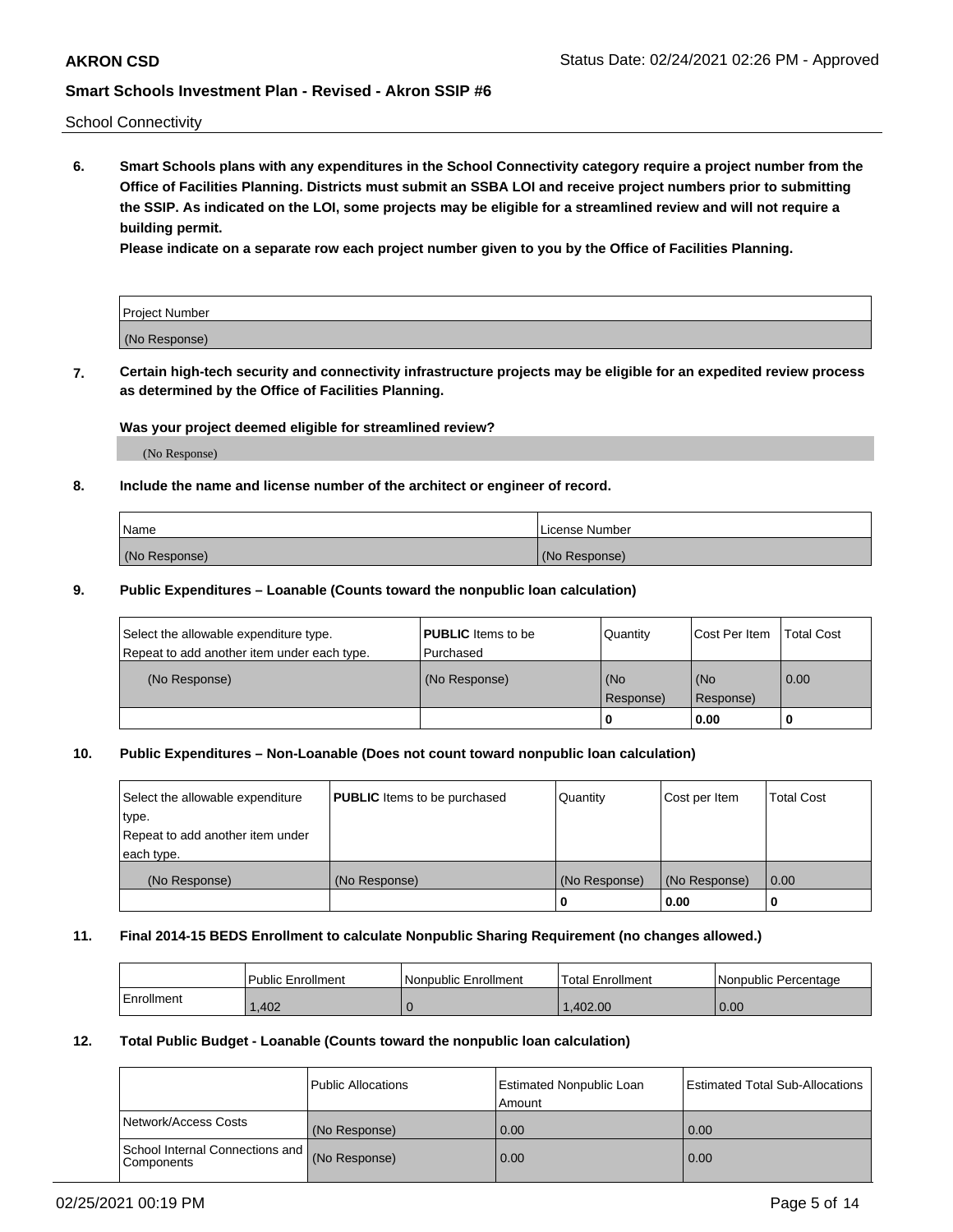School Connectivity

|         | Public Allocations | <b>Estimated Nonpublic Loan</b><br>l Amount | <b>Estimated Total Sub-Allocations</b> |
|---------|--------------------|---------------------------------------------|----------------------------------------|
| l Other | (No Response)      | 0.00                                        | 0.00                                   |
| Totals: | 0.00               | 0                                           |                                        |

# **13. Total Public Budget – Non-Loanable (Does not count toward the nonpublic loan calculation)**

|                                                   | Sub-<br>Allocation |
|---------------------------------------------------|--------------------|
| Network/Access Costs                              | (No Response)      |
| Outside Plant Costs                               | (No Response)      |
| <b>School Internal Connections and Components</b> | (No Response)      |
| Professional Services                             | (No Response)      |
| Testing                                           | (No Response)      |
| <b>Other Upfront Costs</b>                        | (No Response)      |
| <b>Other Costs</b>                                | (No Response)      |
| Totals:                                           | 0.00               |

# **14. School Connectivity Totals**

|                          | Total Sub-Allocations |
|--------------------------|-----------------------|
| Total Loanable Items     | 0.00                  |
| Total Non-Ioanable Items | 0.00                  |
| Totals:                  | 0                     |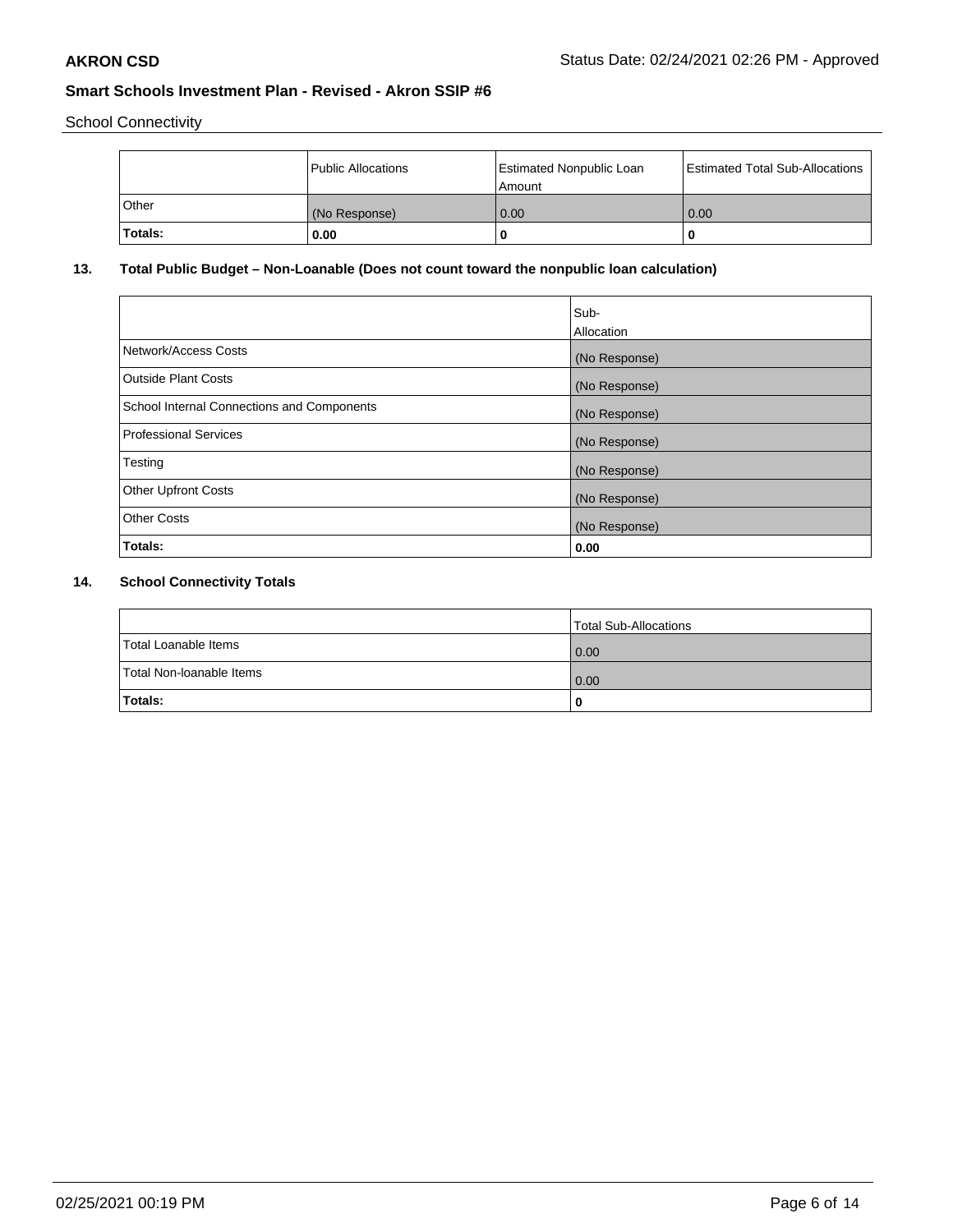Community Connectivity (Broadband and Wireless)

**1. Describe how you intend to use Smart Schools Bond Act funds for high-speed broadband and/or wireless connectivity projects in the community.**

(No Response)

**2. Please describe how the proposed project(s) will promote student achievement and increase student and/or staff access to the Internet in a manner that enhances student learning and/or instruction outside of the school day and/or school building.**

(No Response)

**3. Community connectivity projects must comply with all the necessary local building codes and regulations (building and related permits are not required prior to plan submission).**

 $\Box$  I certify that we will comply with all the necessary local building codes and regulations.

**4. Please describe the physical location of the proposed investment.**

(No Response)

**5. Please provide the initial list of partners participating in the Community Connectivity Broadband Project, along with their Federal Tax Identification (Employer Identification) number.**

| <b>Project Partners</b> | l Federal ID # |
|-------------------------|----------------|
| (No Response)           | (No Response)  |

**6. Please detail the type, quantity, per unit cost and total cost of the eligible items under each sub-category.**

| Select the allowable expenditure | Item to be purchased | Quantity      | Cost per Item | <b>Total Cost</b> |
|----------------------------------|----------------------|---------------|---------------|-------------------|
| type.                            |                      |               |               |                   |
| Repeat to add another item under |                      |               |               |                   |
| each type.                       |                      |               |               |                   |
| (No Response)                    | (No Response)        | (No Response) | (No Response) | 0.00              |
|                                  |                      | o             | 0.00          |                   |

**7. If you are submitting an allocation for Community Connectivity, complete this table.**

**Note that the calculated Total at the bottom of the table must equal the Total allocation for this category that you entered in the SSIP Overview overall budget.**

|                                    | Sub-Allocation |
|------------------------------------|----------------|
| Network/Access Costs               | (No Response)  |
| Outside Plant Costs                | (No Response)  |
| <b>Tower Costs</b>                 | (No Response)  |
| <b>Customer Premises Equipment</b> | (No Response)  |
| <b>Professional Services</b>       | (No Response)  |
| Testing                            | (No Response)  |
| <b>Other Upfront Costs</b>         | (No Response)  |
| <b>Other Costs</b>                 | (No Response)  |
| Totals:                            | 0.00           |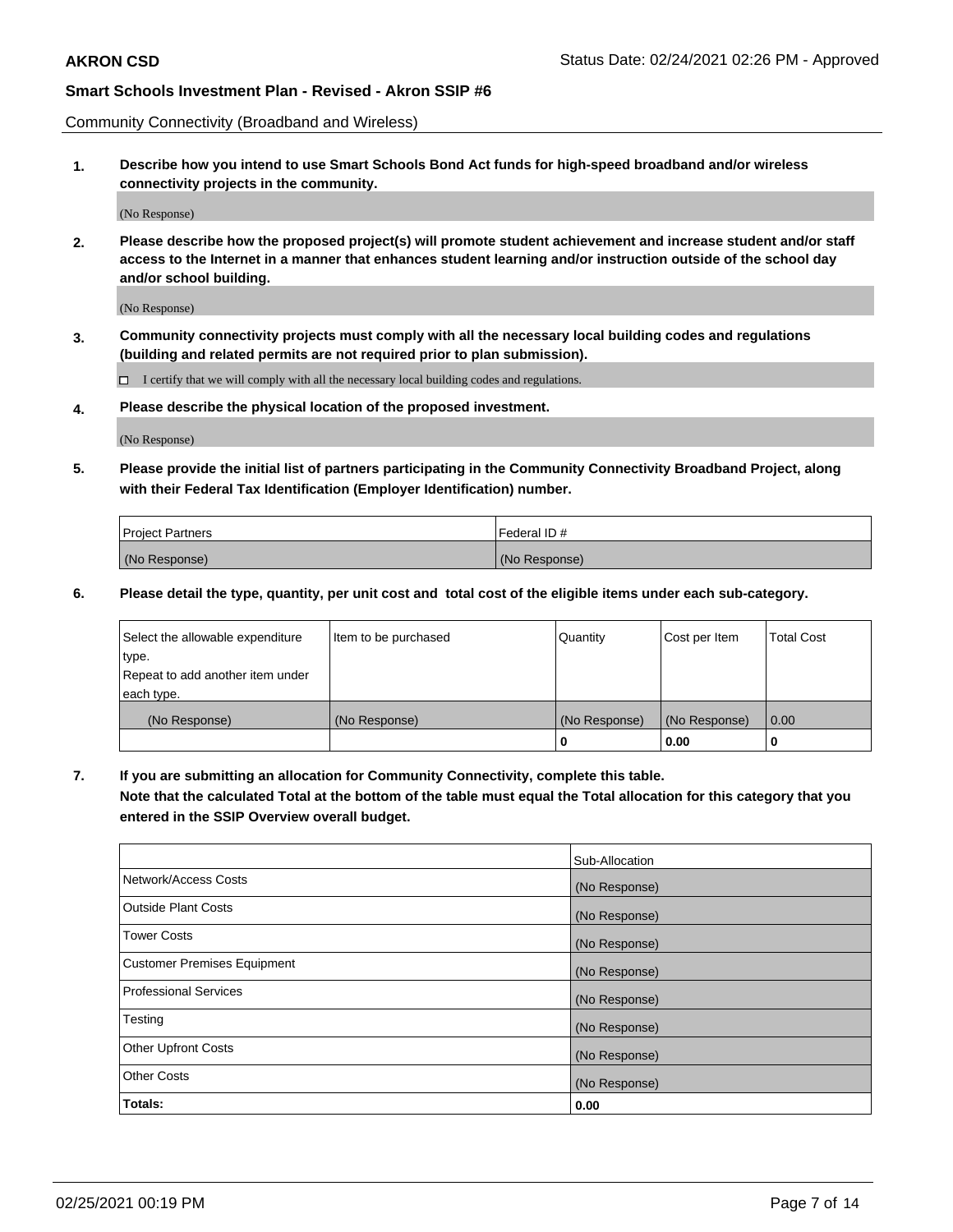### Classroom Learning Technology

**1. In order for students and faculty to receive the maximum benefit from the technology made available under the Smart Schools Bond Act, their school buildings must possess sufficient connectivity infrastructure to ensure that devices can be used during the school day. Smart Schools Investment Plans must demonstrate that sufficient infrastructure that meets the Federal Communications Commission's 100 Mbps per 1,000 students standard currently exists in the buildings where new devices will be deployed, or is a planned use of a portion of Smart Schools Bond Act funds, or is under development through another funding source. Smart Schools Bond Act funds used for technology infrastructure or classroom technology investments must increase the number of school buildings that meet or exceed the minimum speed standard of 100 Mbps per 1,000 students and staff within 12 months. This standard may be met on either a contracted 24/7 firm service or a "burstable" capability. If the standard is met under the burstable criteria, it must be: 1. Specifically codified in a service contract with a provider, and**

**2. Guaranteed to be available to all students and devices as needed, particularly during periods of high demand, such as computer-based testing (CBT) periods.**

**Please describe how your district already meets or is planning to meet this standard within 12 months of plan submission.**

This district already meets the minimum standard of 100Mbps per 1,000 students. A previous SSIP replaced all switches in all wiring closets, replaceed the core switch in the server room, and added 802.11 a/c access points in every room. Our fiber backbone connected to Erie 1 BOCES allows us a 10Gb pipe to the internet with 10Gb connections to all of our closet switches.

- **1a. If a district believes that it will be impossible to meet this standard within 12 months, it may apply for a waiver of this requirement, as described on the Smart Schools website. The waiver must be filed and approved by SED prior to submitting this survey.**
	- By checking this box, you are certifying that the school district has an approved waiver of this requirement on file with the New York State Education Department.
- **2. Connectivity Speed Calculator (Required). If the district currently meets the required speed, enter "Currently Met" in the last box: Expected Date When Required Speed Will be Met.**

|                  | l Number of<br>Students | Required Speed<br>lin Mbps | Current Speed in<br><b>Mbps</b> | Expected Speed<br>to be Attained | Expected Date<br>When Required          |
|------------------|-------------------------|----------------------------|---------------------------------|----------------------------------|-----------------------------------------|
|                  |                         |                            |                                 |                                  | l Within 12 Months ISpeed Will be Met l |
| Calculated Speed | .,267                   | 126.70                     | 1000                            | 1000                             | <b>Currently Met</b>                    |

**3. If the district wishes to have students and staff access the Internet from wireless devices within the school building, or in close proximity to it, it must first ensure that it has a robust Wi-Fi network in place that has sufficient bandwidth to meet user demand.**

**Please describe how you have quantified this demand and how you plan to meet this demand.**

This demand was addressed in a previous SSIP. This previously approved SSIP replaced and expanded the number of wireless access points to 190. These new access points are 802.11 a/c and are located in every instructional room and multiple access points in larger areas (cafeterias, auditorium, gyms, etc.). Also replaced was every network switch in every wiring closet and our core switch in the server room.These new switches will allow for the power over ethernet (POE) that the new access points require. This SSIP has been fully implemented at this time.

**4. All New York State public school districts are required to complete and submit an Instructional Technology Plan survey to the New York State Education Department in compliance with Section 753 of the Education Law and per Part 100.12 of the Commissioner's Regulations.**

**Districts that include educational technology purchases as part of their Smart Schools Investment Plan must have a submitted and approved Instructional Technology Plan survey on file with the New York State Education Department.**

 $\boxtimes$  By checking this box, you are certifying that the school district has an approved Instructional Technology Plan survey on file with the New York State Education Department.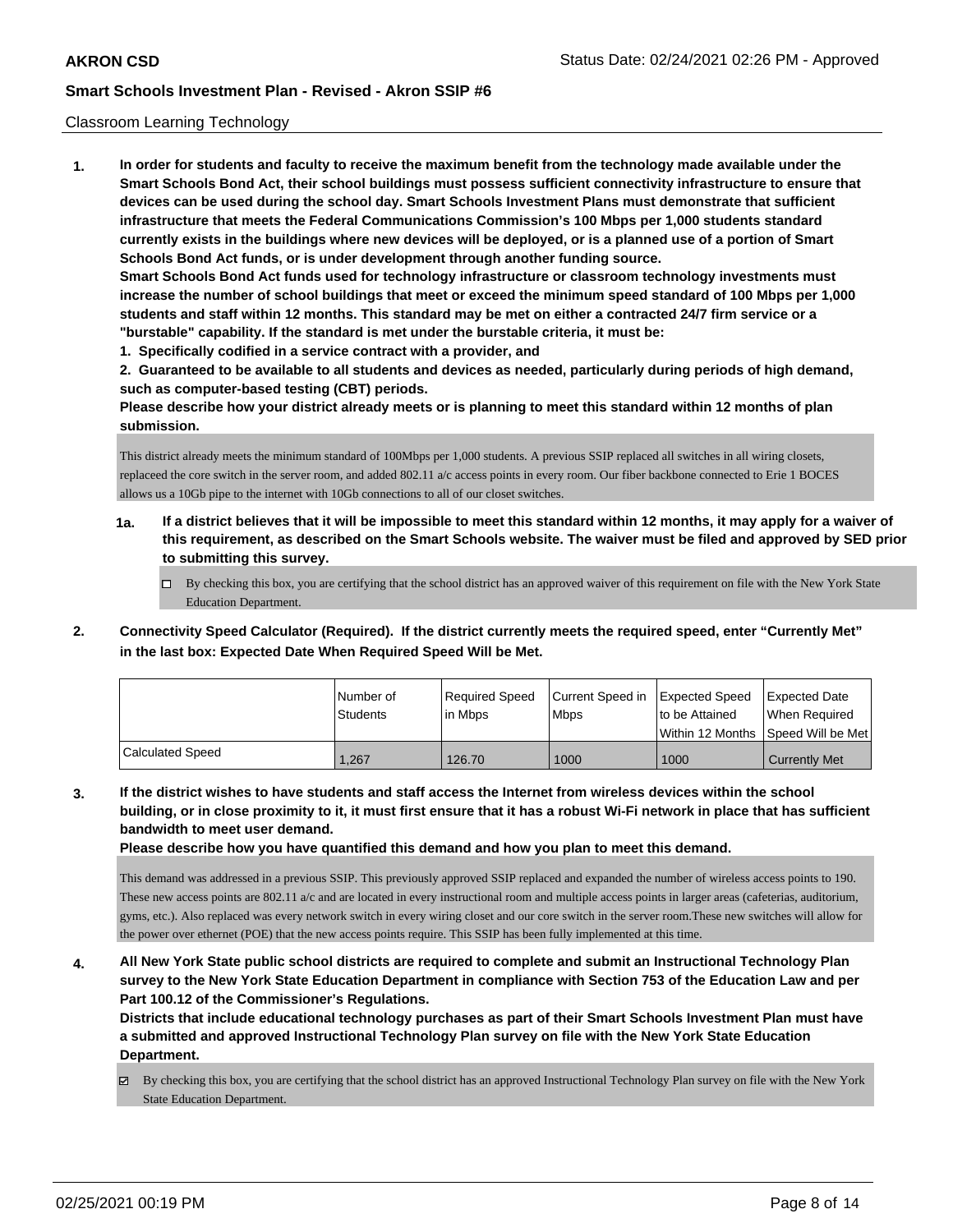### Classroom Learning Technology

**5. Describe the devices you intend to purchase and their compatibility with existing or planned platforms or systems. Specifically address the adequacy of each facility's electrical, HVAC and other infrastructure necessary to install and support the operation of the planned technology.**

The district is purchasing Chromebooks, extra power supplies, and cases in this SSIP. With the purchase of these Chromebooks the district has been built a Google for Education domain and has migrated the current email system to Gmail. These devices are designed to work in conjunction with our learning management system, giving students 24/7 access to the content being provided by their teachers and resources available on the internet. The wireless infrastructure has been addressed with a previous SSIP. HVAC and electrical are not expected to be impacted. There will be a reduction of desktop PCs in the district. "Charging stations" in the libraries, cafeterias, and classrooms will be established for students who forget to charge their device or deplete their charge throughout the day.

### **6. Describe how the proposed technology purchases will:**

- **> enhance differentiated instruction;**
- **> expand student learning inside and outside the classroom;**
- **> benefit students with disabilities and English language learners; and**
- **> contribute to the reduction of other learning gaps that have been identified within the district.**

**The expectation is that districts will place a priority on addressing the needs of students who struggle to succeed in a rigorous curriculum. Responses in this section should specifically address this concern and align with the district's Instructional Technology Plan (in particular Question 2 of E. Curriculum and Instruction: "Does the district's instructional technology plan address the needs of students with disabilities to ensure equitable access to instruction, materials and assessments?" and Question 3 of the same section: "Does the district's instructional technology plan address the provision of assistive technology specifically for students with disabilities to ensure access to and participation in the general curriculum?")**

**In addition, describe how the district ensures equitable access to instruction, materials and assessments and participation in the general curriculum for both SWD and English Language Learners/Multilingual Learners (ELL/MLL) students.**

These devices in conjunction with our learning management system will give students 24/7 access to valuable content from the teachers and the abundant amount of information available from internet sources. Studies show that these types of devices increase the amount of student engagement in the classroom and at home. These devices increase the ability for students to work collaboratively with other students within their class, school, district, state, nation and world. Students can collaborate in a virtual environment without being physically near each other increasing the amount of collaboration time beyond the traditional class period. These devices in conjunction with our learning management system, Google domain, and Gmail allow for electronic transfer of assignments and assessments. This electronic transfer allows for quicker feedback from teachers on how students are doing. These devices allow our teachers the opportunity to explore "flipped classroom" environments where much of the students learning is done outside of the classroom allowing the teacher more time for differentiated instruction when the students come back to class. Applications and extensions associated with Google for Education allow differentiated instruction for students by presenting material to the student at their own pace, ability level, or with proper modification. Chromebooks are a vehicle for assistive technology for our students with disabilities and ELL students. The devices allow programs such as Google translate, Co:Writer, and Snap & Read that will provide access to the curriculum for these students. Having a 24/7 device allows our students a greater opportunity to practice, remediate, and reinforce instruction that occurred during the school day. Since these devices are internet driven it is easier to integrate subjects and real world issues.

# **7. Where appropriate, describe how the proposed technology purchases will enhance ongoing communication with parents and other stakeholders and help the district facilitate technology-based regional partnerships, including distance learning and other efforts.**

These devices give students the ability to show parents what they are doing in school. The proposed technology allows for parents to see their childs progress in each content area through the learning management system 'Parent Portal'. By parents getting involved with what the student is doing in school it increases communication and collaboration between home and school. The collaborative nature of Google Apps for Education increase the ability for students to work with other students within their class, school, district, state, nation and world. Students can collaborate in a virtual environment without being physically near each other increasing the amount of collaboration time beyond the traditional class period. The cameras built in to these devices allow for face to face collaboration meetings with other students anywhere in the world.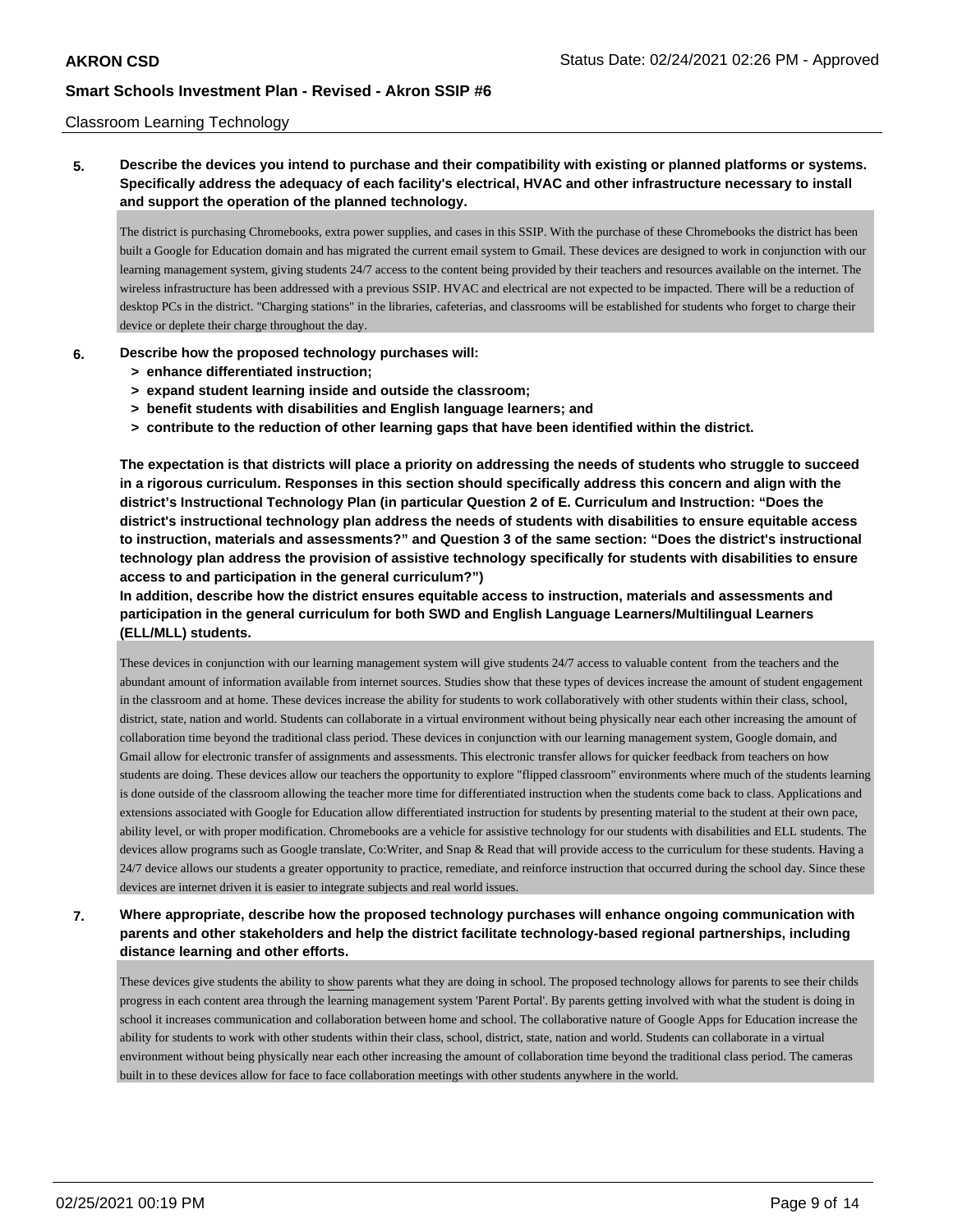### Classroom Learning Technology

**8. Describe the district's plan to provide professional development to ensure that administrators, teachers and staff can employ the technology purchased to enhance instruction successfully.**

**Note: This response should be aligned and expanded upon in accordance with your district's response to Question 1 of F. Professional Development of your Instructional Technology Plan: "Please provide a summary of professional development offered to teachers and staff, for the time period covered by this plan, to support technology to enhance teaching and learning. Please include topics, audience and method of delivery within your summary."**

Professional development will be ongoing and extensive throughout the summer and school year. The district has purchased BOCES services which include a Technology Integrator for 108 days out of the 180 day school year. Professional development will be provided via pull out and push in sessions with teachers and administrators. Pull-out sessions will be either half-day or full-day. Push-in sessions will typically be a period in length (approx. 42 minutes). Mass trainings will occur on staff development days.

| <b>Topic</b>            | <b>Audience</b> | <b>Method of Delivery</b> |
|-------------------------|-----------------|---------------------------|
| Intro to Schoolgy (LMS) | All             | pull-out                  |
| Advanced Schoology(LMS) | Teachers        | pull-out/push-in          |
| Chromebook basics       | All             | pull-out/push-in          |
| Intro to GAFE           | All             | mass training             |
| Gmail                   | All             | mass training/push-in     |
| Google drive            | All             | pull-out/push-in          |
| Google Docs             | All             | pull-out/push-in          |
| Google Slides           | All             | pull-out/push-in          |
| Google Forms            | All             | pull-out/push-in          |
| Goolge Sheets           | All             | pull-out/push-in          |
| Google Extensions       | All             | pull-out/push-in          |
| Goolge Apps             | All             | pull-out/push-in          |

**9. Districts must contact one of the SUNY/CUNY teacher preparation programs listed on the document on the left side of the page that supplies the largest number of the district's new teachers to request advice on innovative uses and best practices at the intersection of pedagogy and educational technology.**

By checking this box, you certify that you have contacted the SUNY/CUNY teacher preparation program that supplies the largest number of your new teachers to request advice on these issues.

### **9a. Please enter the name of the SUNY or CUNY Institution that you contacted.**

SUNY Buffalo (UB)

**9b. Enter the primary Institution phone number.**

716-645-6640

**9c. Enter the name of the contact person with whom you consulted and/or will be collaborating with on innovative uses of technology and best practices.**

Dr. Suzanne Rosenblith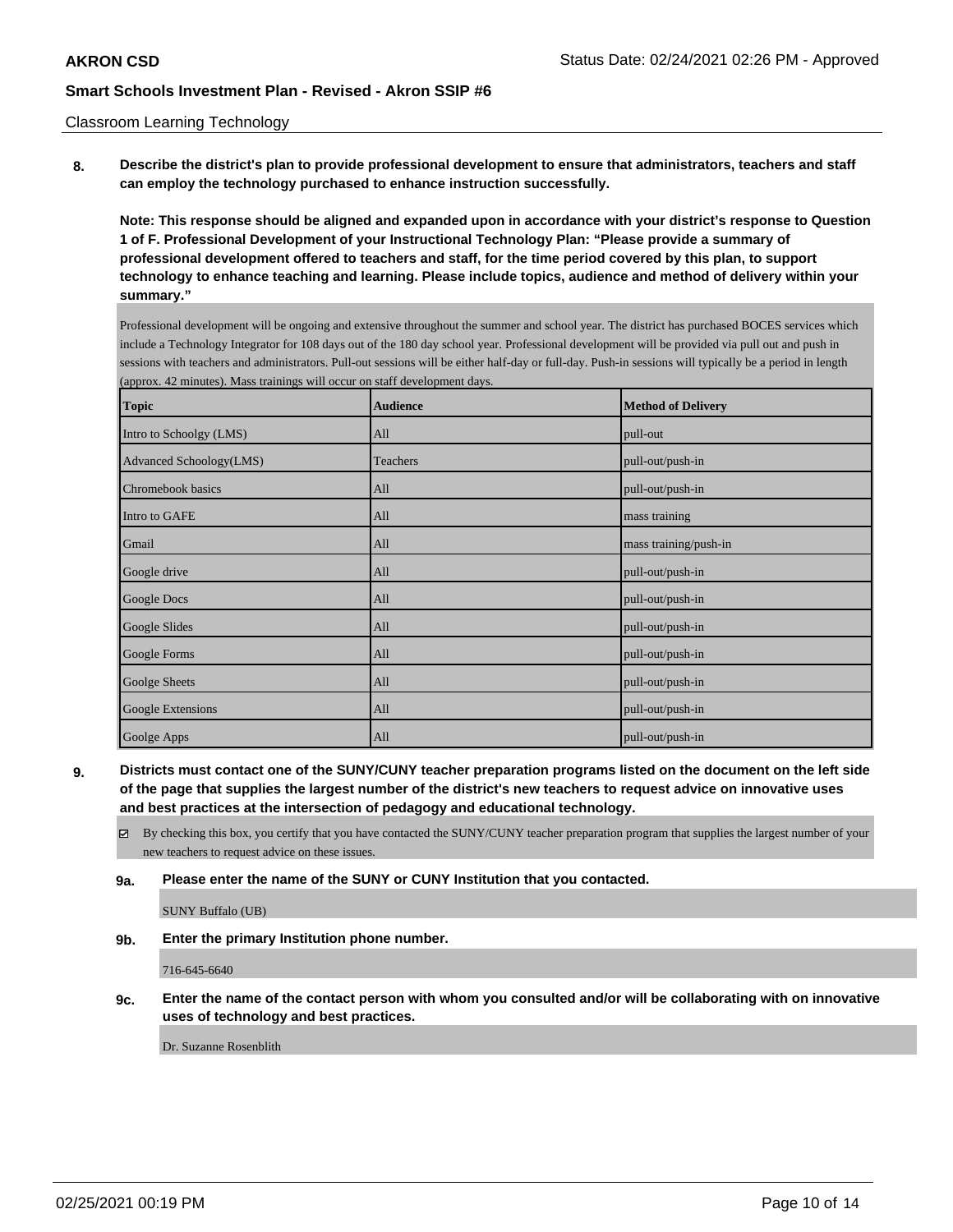### Classroom Learning Technology

**10. To ensure the sustainability of technology purchases made with Smart Schools funds, districts must demonstrate a long-term plan to maintain and replace technology purchases supported by Smart Schools Bond Act funds. This sustainability plan shall demonstrate a district's capacity to support recurring costs of use that are ineligible for Smart Schools Bond Act funding such as device maintenance, technical support, Internet and wireless fees, maintenance of hotspots, staff professional development, building maintenance and the replacement of incidental items. Further, such a sustainability plan shall include a long-term plan for the replacement of purchased devices and equipment at the end of their useful life with other funding sources.**

 $\boxtimes$  By checking this box, you certify that the district has a sustainability plan as described above.

**11. Districts must ensure that devices purchased with Smart Schools Bond funds will be distributed, prepared for use, maintained and supported appropriately. Districts must maintain detailed device inventories in accordance with generally accepted accounting principles.**

By checking this box, you certify that the district has a distribution and inventory management plan and system in place.

**12. Please detail the type, quantity, per unit cost and total cost of the eligible items under each sub-category.**

| Select the allowable expenditure<br>type. | Iltem to be Purchased          | Quantity | Cost per Item | <b>Total Cost</b> |
|-------------------------------------------|--------------------------------|----------|---------------|-------------------|
| Repeat to add another item under          |                                |          |               |                   |
| each type.                                |                                |          |               |                   |
| <b>Other Costs</b>                        | Google Chrome OS licenses      | 400      | 33.00         | 13,200.00         |
| <b>Other Costs</b>                        | Chromebook cases               | 250      | 25.00         | 6,250.00          |
| <b>Other Costs</b>                        | Extra power supplies           | 50       | 50.00         | 2.500.00          |
| <b>Laptop Computers</b>                   | Chromebook 11 with touchscreen | 400      | 300.00        | 120,000.00        |
|                                           |                                | 1,100    | 408.00        | 141.950           |

## **13. Final 2014-15 BEDS Enrollment to calculate Nonpublic Sharing Requirement (no changes allowed.)**

|            | l Public Enrollment | Nonpublic Enrollment | <b>Total Enrollment</b> | Nonpublic<br>l Percentage |
|------------|---------------------|----------------------|-------------------------|---------------------------|
| Enrollment | .402                |                      | 1.402.00                | 0.00                      |

### **14. If you are submitting an allocation for Classroom Learning Technology complete this table.**

|                          | Public School Sub-Allocation | <b>Estimated Nonpublic Loan</b><br>Amount | Estimated Total Public and<br>Nonpublic Sub-Allocation |
|--------------------------|------------------------------|-------------------------------------------|--------------------------------------------------------|
|                          |                              | (Based on Percentage Above)               |                                                        |
| Interactive Whiteboards  | (No Response)                | 0.00                                      | 0.00                                                   |
| <b>Computer Servers</b>  | (No Response)                | 0.00                                      | 0.00                                                   |
| <b>Desktop Computers</b> | (No Response)                | 0.00                                      | 0.00                                                   |
| <b>Laptop Computers</b>  | 120,000.00                   | 0.00                                      | 120,000.00                                             |
| <b>Tablet Computers</b>  | (No Response)                | 0.00                                      | 0.00                                                   |
| <b>Other Costs</b>       | 21,950.00                    | 0.00                                      | 21,950.00                                              |
| Totals:                  | 141,950.00                   | 0                                         | 141,950                                                |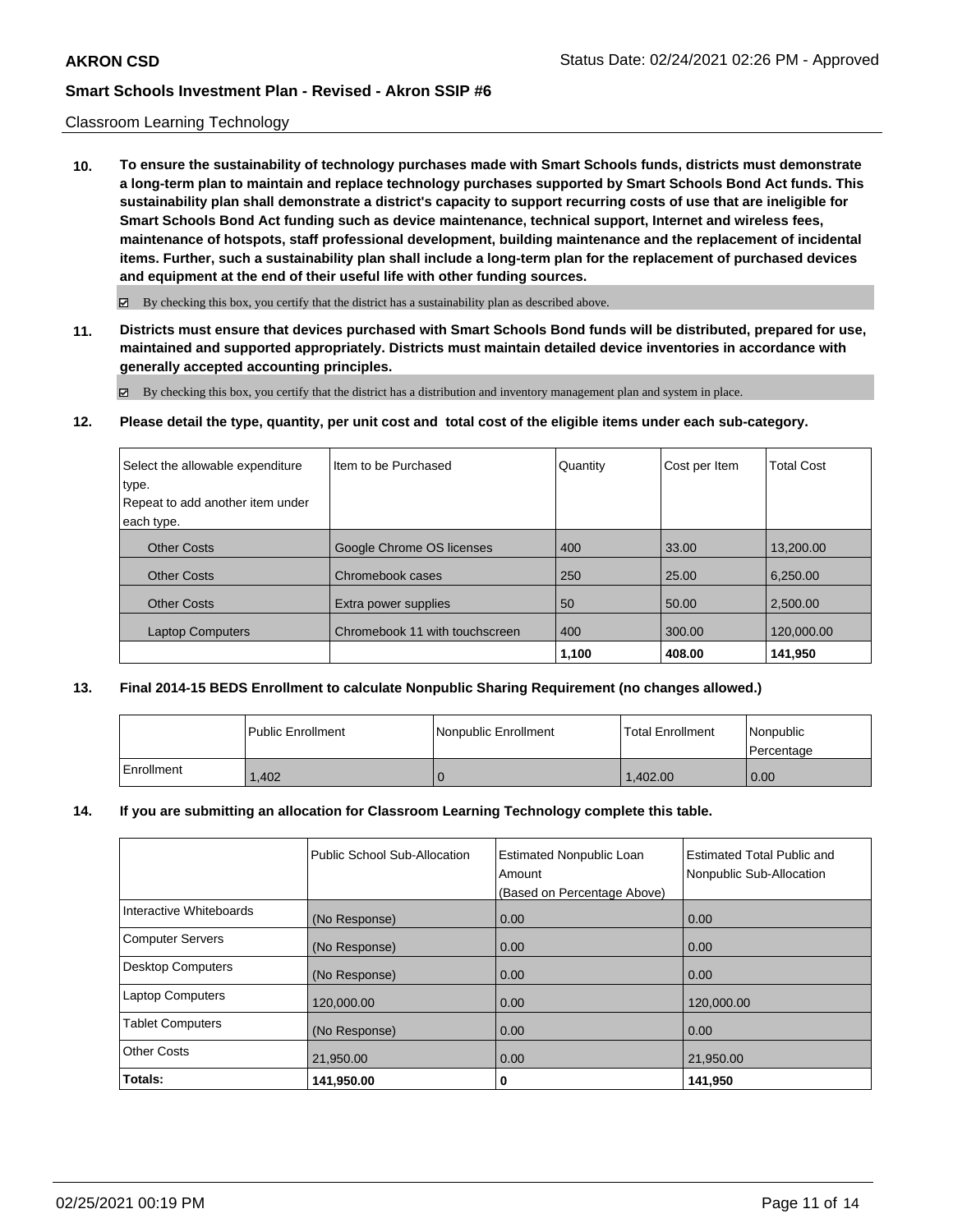### Pre-Kindergarten Classrooms

**1. Provide information regarding how and where the district is currently serving pre-kindergarten students and justify the need for additional space with enrollment projections over 3 years.**

(No Response)

- **2. Describe the district's plan to construct, enhance or modernize education facilities to accommodate prekindergarten programs. Such plans must include:**
	- **Specific descriptions of what the district intends to do to each space;**
	- **An affirmation that new pre-kindergarten classrooms will contain a minimum of 900 square feet per classroom;**
	- **The number of classrooms involved;**
	- **The approximate construction costs per classroom; and**
	- **Confirmation that the space is district-owned or has a long-term lease that exceeds the probable useful life of the improvements.**

(No Response)

**3. Smart Schools Bond Act funds may only be used for capital construction costs. Describe the type and amount of additional funds that will be required to support ineligible ongoing costs (e.g. instruction, supplies) associated with any additional pre-kindergarten classrooms that the district plans to add.**

(No Response)

**4. All plans and specifications for the erection, repair, enlargement or remodeling of school buildings in any public school district in the State must be reviewed and approved by the Commissioner. Districts that plan capital projects using their Smart Schools Bond Act funds will undergo a Preliminary Review Process by the Office of Facilities Planning.**

**Please indicate on a separate row each project number given to you by the Office of Facilities Planning.**

| Project Number |  |
|----------------|--|
| (No Response)  |  |
|                |  |

**5. Please detail the type, quantity, per unit cost and total cost of the eligible items under each sub-category.**

| Select the allowable expenditure | Item to be purchased | Quantity      | Cost per Item | <b>Total Cost</b> |
|----------------------------------|----------------------|---------------|---------------|-------------------|
| type.                            |                      |               |               |                   |
| Repeat to add another item under |                      |               |               |                   |
| each type.                       |                      |               |               |                   |
| (No Response)                    | (No Response)        | (No Response) | (No Response) | 0.00              |
|                                  |                      | U             | 0.00          |                   |

**6. If you have made an allocation for Pre-Kindergarten Classrooms, complete this table. Note that the calculated Total at the bottom of the table must equal the Total allocation for this category that you entered in the SSIP Overview overall budget.**

|                                          | Sub-Allocation |
|------------------------------------------|----------------|
| Construct Pre-K Classrooms               | (No Response)  |
| Enhance/Modernize Educational Facilities | (No Response)  |
| <b>Other Costs</b>                       | (No Response)  |
| Totals:                                  | 0.00           |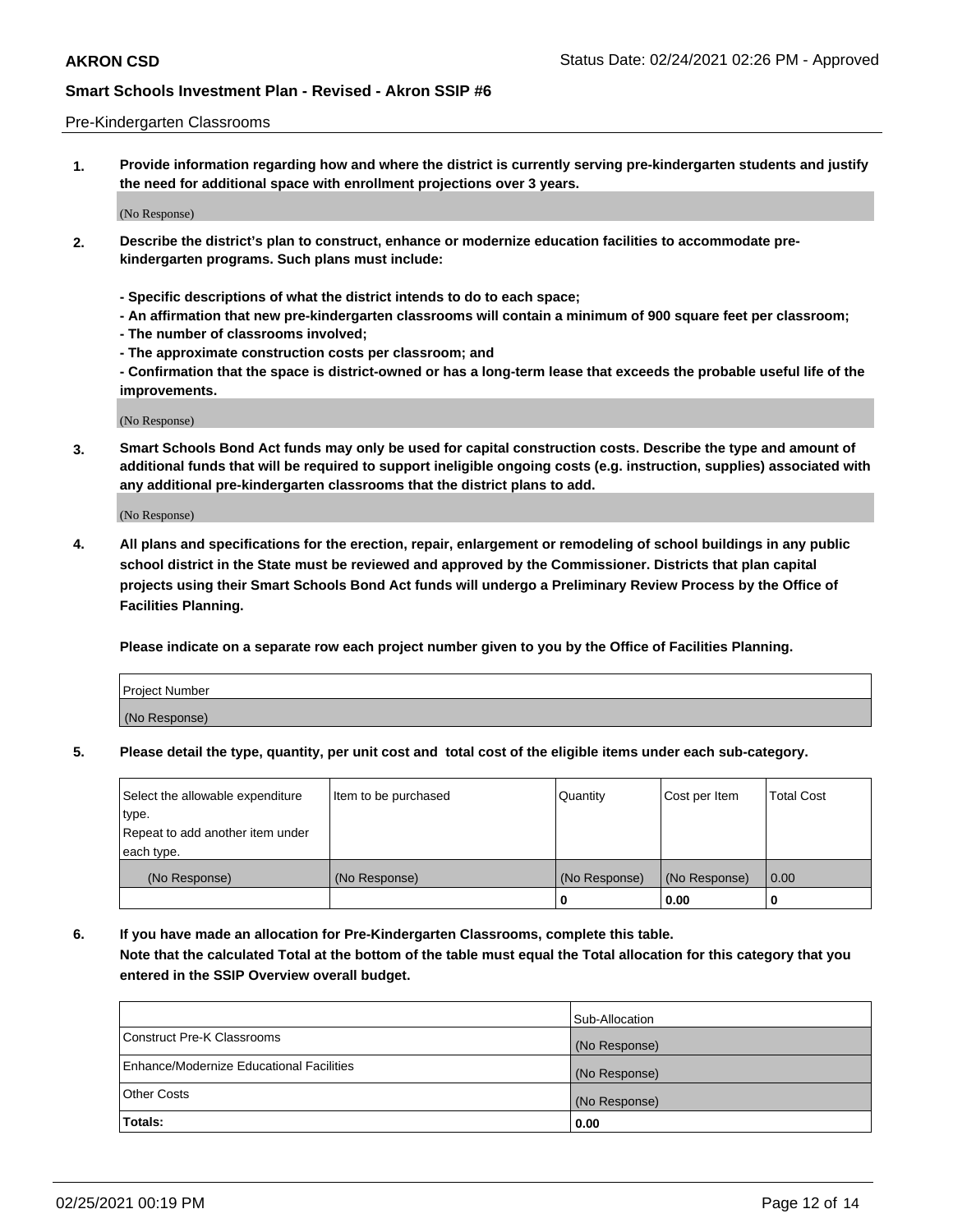Replace Transportable Classrooms

**1. Describe the district's plan to construct, enhance or modernize education facilities to provide high-quality instructional space by replacing transportable classrooms.**

(No Response)

**2. All plans and specifications for the erection, repair, enlargement or remodeling of school buildings in any public school district in the State must be reviewed and approved by the Commissioner. Districts that plan capital projects using their Smart Schools Bond Act funds will undergo a Preliminary Review Process by the Office of Facilities Planning.**

**Please indicate on a separate row each project number given to you by the Office of Facilities Planning.**

| Project Number |  |
|----------------|--|
|                |  |
|                |  |
|                |  |
| (No Response)  |  |
|                |  |
|                |  |

**3. For large projects that seek to blend Smart Schools Bond Act dollars with other funds, please note that Smart Schools Bond Act funds can be allocated on a pro rata basis depending on the number of new classrooms built that directly replace transportable classroom units.**

**If a district seeks to blend Smart Schools Bond Act dollars with other funds describe below what other funds are being used and what portion of the money will be Smart Schools Bond Act funds.**

(No Response)

**4. Please detail the type, quantity, per unit cost and total cost of the eligible items under each sub-category.**

| Select the allowable expenditure | Item to be purchased | Quantity      | Cost per Item | Total Cost |
|----------------------------------|----------------------|---------------|---------------|------------|
| ∣type.                           |                      |               |               |            |
| Repeat to add another item under |                      |               |               |            |
| each type.                       |                      |               |               |            |
| (No Response)                    | (No Response)        | (No Response) | (No Response) | 0.00       |
|                                  |                      | u             | 0.00          |            |

**5. If you have made an allocation for Replace Transportable Classrooms, complete this table. Note that the calculated Total at the bottom of the table must equal the Total allocation for this category that you entered in the SSIP Overview overall budget.**

|                                                | Sub-Allocation |
|------------------------------------------------|----------------|
| Construct New Instructional Space              | (No Response)  |
| Enhance/Modernize Existing Instructional Space | (No Response)  |
| Other Costs                                    | (No Response)  |
| Totals:                                        | 0.00           |